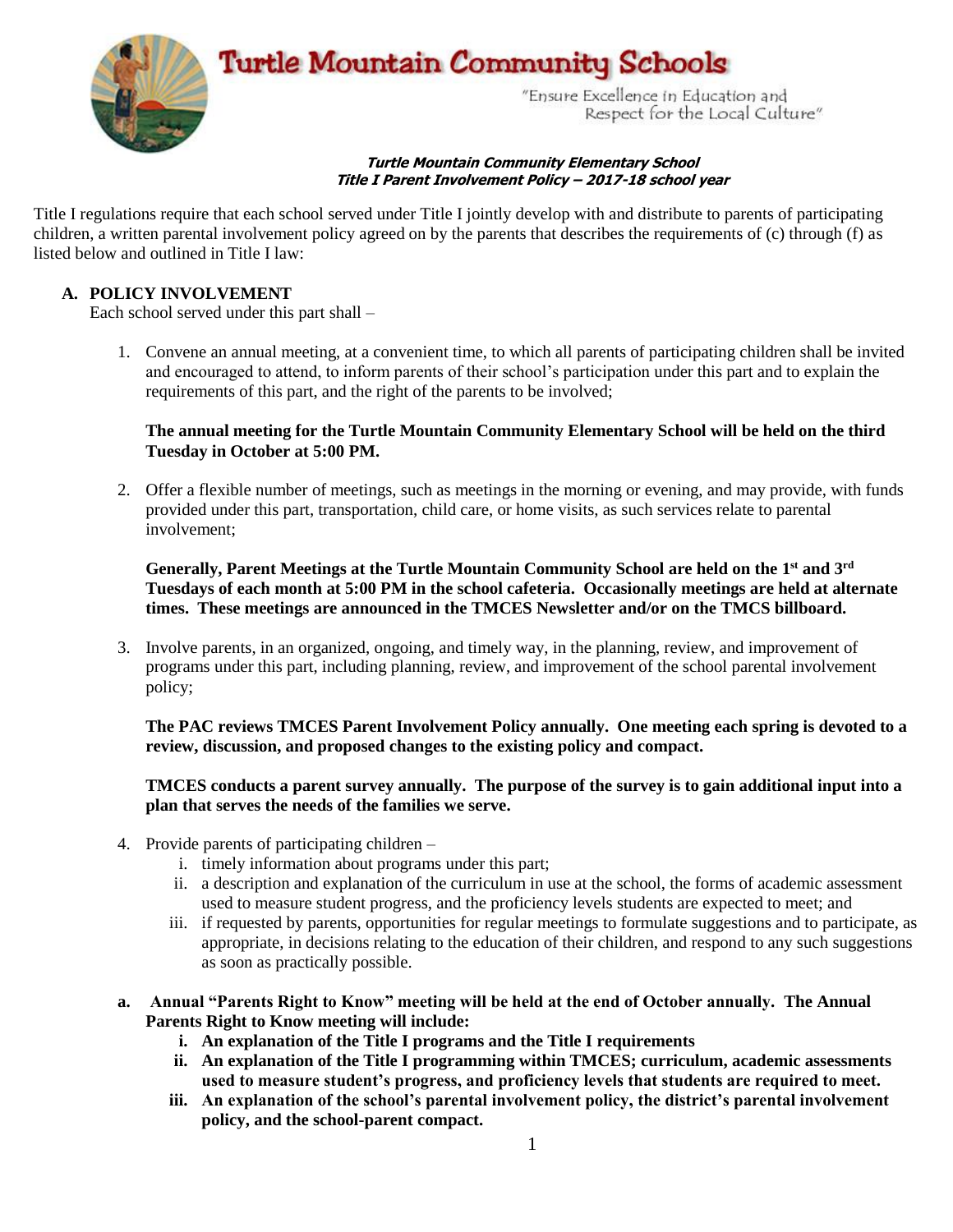- **iv. An explanation of the schoolwide program and how it will be assessed.**
- **v. An explanation of the parent's rights to be involved in the school's programs and ways to get involved.**
- **vi. An explanation of parent's rights to request opportunities for regular meeting for parents to formulate suggestions and to participate, as appropriate, in decisions about the education of their children.**
- **vii. An explanation of the highly qualified status of teachers and paraprofessionals.**
- **viii. An explanation and overview of Adequate Yearly Progress, Supplemental Services, and Program Improvement Status**
- **b. Parent Advisory Committee meetings – 1 st and 3rd Tuesdays at 5:00 PM. This is an opportunity for parents to become involved in organizing and planning for parent and family involvement**
- **c. Back-to-School Open House-The day preceding the first day of school. This is an opportunity for families to meet the staff and receive copies of the school handbook and grade level curriculum as well as an opportunity to engage in conversation about their child's individual academic goals.**
- **d. Parent/Teacher conference – November and March. Conferences provide parents and teachers the opportunity to discuss the individual progress of students, and allow discussion of potential interventions for students not making adequate academic or social progress.**
- **e. Individual Parent Meetings as requested/needed. Parents and school staff have the option of requesting meetings for the purpose of discussing individual students and their progress. These meetings can be informally arranged through any school personnel, parent liaison, guidance staff, or can be held as required through the building level support team-section 504 or Individuals with Disabilities Act (IDEA).**
- 5. If the school-wide program plan is not satisfactory to the parents of participating children, submit any parent comments on the plan when the school makes the plan available to the local educational agency.
	- **a. TMCES considers all feedback from parents and guardians. Specific comments that indicate a lack of satisfaction on a parent/guardian's part are addressed informally with a building administrator. A formal procedure for patron complaints has been adopted by the BSD #7 and is available on the TMCS website, please see Belcourt School District policies:**
	- **BIB-Patron Complaints,**
	- **BIBA – Complaints About Personnel**
	- **GABC – Title I Complaints**
	- **GABCA – Title I Dispute Resolution Policy or by request in the TMES office @ 477-6471, ext. 314**
	- **b. The PAC serves as an avenue for parents/guardians to submit comments regarding proposed plans for serving students. These concerns are brought to the attention of administration as bi-weekly meetings and the PAC provides the feedback to the individual voicing the concern.**

# **B. SHARED RESPONSIBILITIES FOR HIGH STUDENT ACADEMIC ACHIEVEMENT**

As a component of the school-level parental involvement policy, each school shall jointly develop with parents for all children served under this part a school-parent compact that outlines how parents, the entire school staff, and students will share the responsibility for improved student academic achievement.

**The TMCES Parent Involvement policy will be reviewed annually by the Parent Advisory Committee. One meeting each spring will be devoted to a review, allowing for discussion and proposed changes to the existing policy and compact to be considered. Representatives from the Administration will be present to assure that the proposed changes are acted upon.**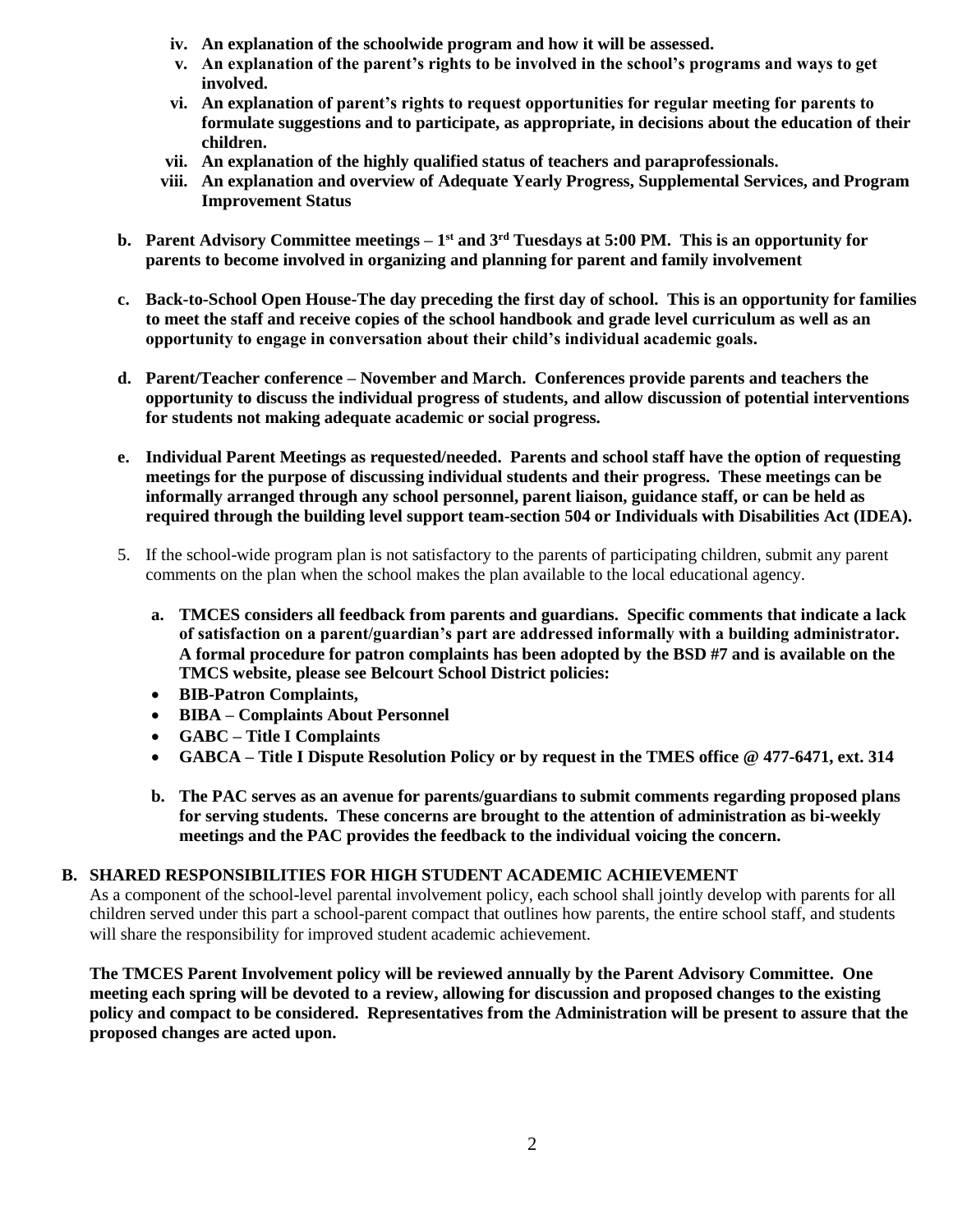# **C. BUILDING CAPACITY FOR INVOLVEMENT**

–

To ensure effective involvement of parents and to support a partnership among the school involved, parents, and the community to improve student academic achievement, each school and local educational agency assisted under this part

- a. Shall provide assistance to the parents of children served by the school or local educational agency, as appropriate, in understanding such topics as the State's academic content standards and State student academic achievement standards, State and local academic assessments, the requirements of this part, and how to monitor a child's progress and work with educators to improve the achievement of their children;
- **I. NWEA (Northwest Evaluation Association)/NASIS (Native American Student Information System) Session. Evening parent session will be held two times during the first quarter of the school year. The purpose of these meetings is to instruct parents in the use of NASIS to monitor the progress of their child. Also, parents of students that have completed the NWEA Measure of Academic Progress will have the opportunity to learn about the test and it's alignment to the ND State Standards and interpreting these scores as well as using the assessment to monitor ongoing growth in the areas assessed.**
- **II. North Dakota State Assessment – Parents of students taking the North Dakota State Assessment will receive information in the mail prior to the test that will assist their child(ren) during test administration. In addition, upon receipt of the test scores, TMCES will offer a parent session on score interpretation. Those parents not attending this session will receive a copy of their child's scores with a written explanation and contacts for further assistance.**
- **III. School Newsletter – TMCES mails a monthly newsletter to all parents. The newsletter regularly contains articles that offer suggestions to parents regarding monitoring student progress and assisting with the academic growth of students.**
- **IV. The curriculum is explained and copies are made available to parents upon request. Teachers and School Improvement Team members explain the format of the curriculum in an effort to better prepare parents to support their child's progress.**
	- b. Shall provide materials and training to help parents to work with their children to improve their childrens' achievement, such as literacy training and using technology, as appropriate, to foster parental involvement;
		- **I. NWEA (Northwest Evaluation Association)/NASIS (Native American Student Information System) Session. Evening parent session will be held two times during the first quarter of the school year. The purpose of these meetings is to instruct parents in the use of NASIS to monitor the progress of their child. Also, parents of students that have completed the NWEA Measure of Academic Progress will have the opportunity to learn about the test and it's alignment to the ND State Standards and interpreting these scores as well as using the assessment to monitor ongoing growth in the areas assessed.**
		- **II. Grade Level Activity – Each grade is assigned a month during the year and conducts a parent activity during their assigned month.**

#### **III. May Day Activity – the Elementary School Parent Advisory Committee conducts an activity during the month May for families**

c. Shall educate teachers, pupil services personnel, principals, and other staff, with the assistance of parents, in the value and utility of contributions of parents, and in how to reach out to, communicate with, and work with parents as equal partners, implement and coordinate parent programs, and build ties between parents and the school;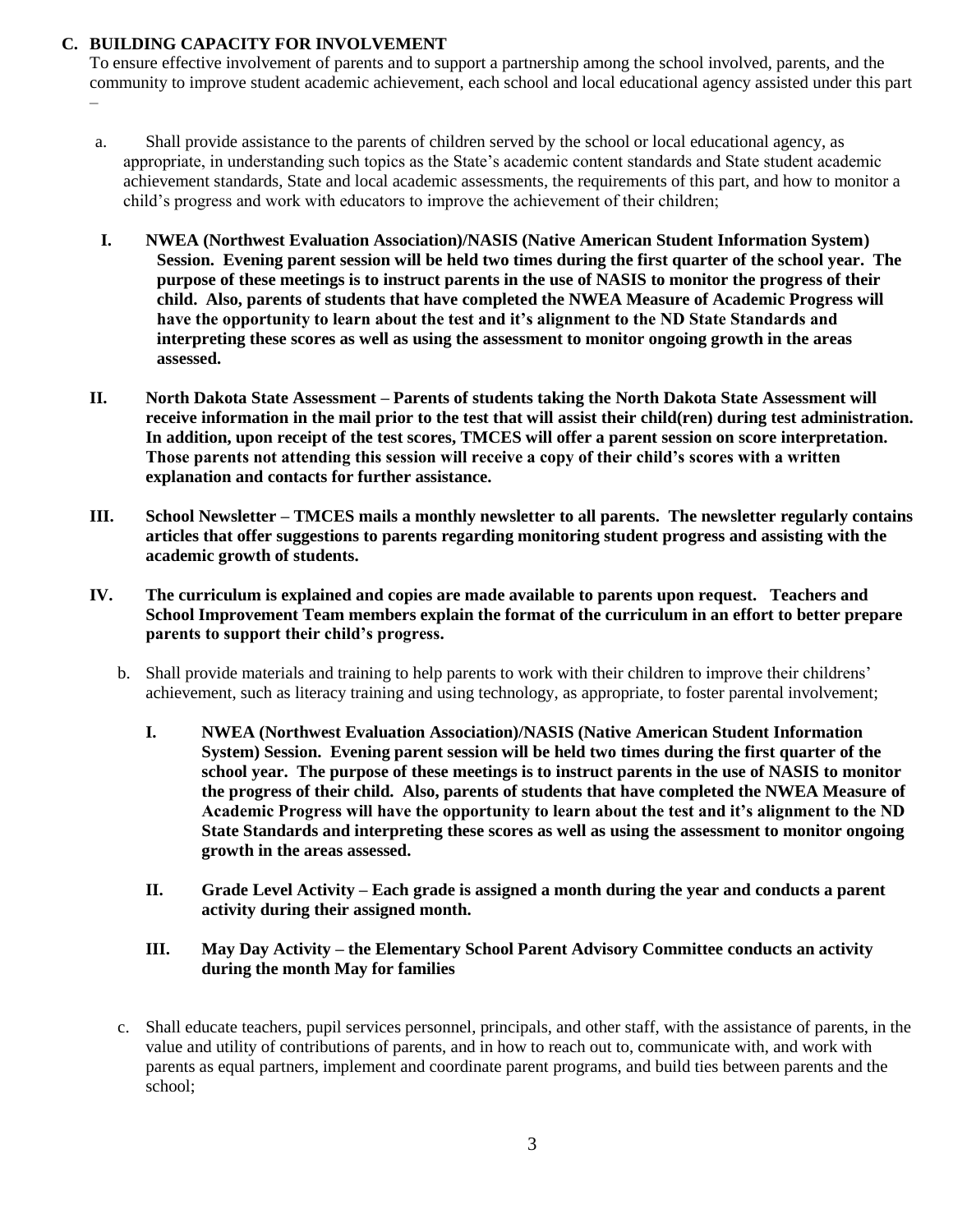- **I. Administration attend the Parent Action Committee meetings in an effort to support and validate the work of that organization.**
- **II. SPRINT (student prevention and intervention team) the school-wide reform model that TMCES adheres to, has a strong parental component. Increasing student's social and academic progress through working partnerships with parents and other community-based resources is one of the seven components of the project.**
- d. Shall, to the extent feasible and appropriate, coordinate and integrate parent involvement programs and activities with Head Start, Reading First, Early Reading First, Even Start, the Home Instruction Programs for Preschool Youngsters, the Parents as Teachers Program, and public preschool and other programs, and conduct other activities, such as parent resource centers, that encourage and support parents in more fully participating in the education of their children;

**The Belcourt School District funds the Tiny Turtles Preschool Program.**

### **TMCS website includes a parent page that is used to publish parent information. TMCES sends newsletter to parents on a monthly basis.**

- e. Shall ensure that information related to school and parent programs, meetings, and other activities is sent to the parents of participating children in a format and, to the extent practicable, in a language parents can understand;
	- **I. TMCES mails a monthly newsletter that includes an updated calendar, information of upcoming events, grade level news as well as information relating to parenting, literacy and positive behavior supports.**
	- **II. Classroom teachers use the school agendas to communicate with parents a minimum of one time each week. Upcoming events and meetings are noted in these agendas.**
	- **III. TMCES maintains a school website where upcoming events are posted. In addition, contact information for school staff, school policy, daily menus and other information is posted on the school website.**
	- **IV. Articles and announcements are placed in the local newspapers, on the local radio station, on the schools billboard, and announced on ALERT NOW data notification system.**
- f. May involve parents in the development of training for teachers, principals, and other educators to improve the effectiveness of such training;
	- **I. Parents are asked to serve on the School Improvement Team (SIT). As members of the SIT, the parents play an integral part in determining the professional development that will occur within the building with regard to the total school staff.**
- g. May provide necessary literacy training from funds received under this part if the district has exhausted all other reasonably available sources of funding for such training;

#### **K-5 monthly activities are designed to promote literacy training to parents. The activities provide useful information for parents on how to teach their child at home using activities that are fun and engaging.**

- h. May pay reasonable and necessary expenses associated with local parental involvement activities, including transportation and child care costs, to enable parents to participate in school-related meetings and training sessions;
- i. May train parents to enhance the involvement of other parents;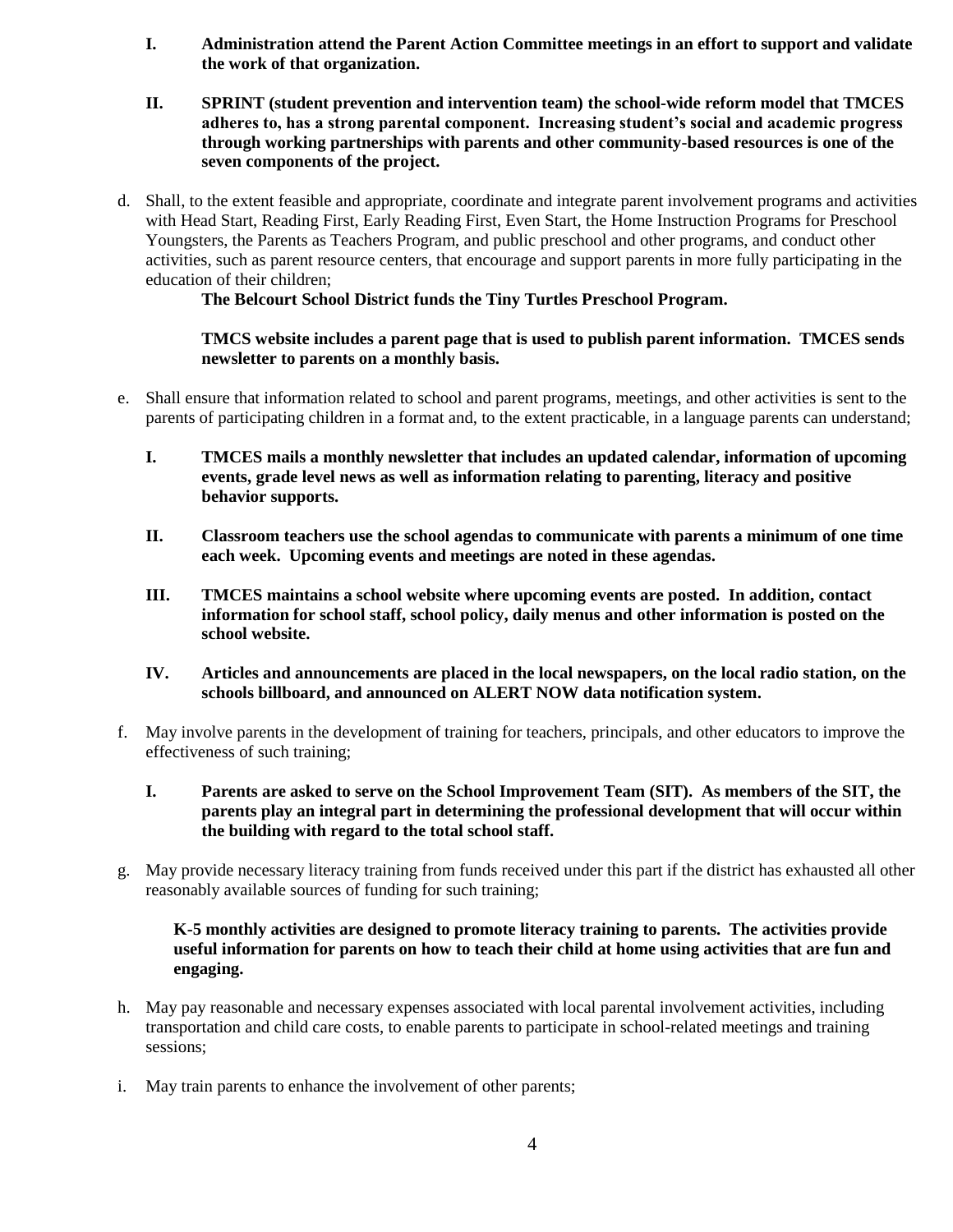**I. The Parent Advisory Committee will have access to the 1% set aside for Title I, Part A funds. These funds are used to support PAC activities and training throughout the school year. PAC members use a portion of the money in recruiting efforts.**

# II. **The PAC takes advantage of training offered through the District as well as other state agencies.**

- j. May arrange school meetings at a variety of times, or conduct in-home conferences between teachers or other educators, who work directly with participating children, with parents who are unable to attend such conferences at school, in order to maximize parental involvement and participation;
	- **I. PAC meetings are held the 1st and 3rd Tuesday of each month at 5:00 PM.**
	- **II. School meetings specific to individual families are arranged at the parents' convenience, including accommodating those parents who may not be available during the school day.**
	- **III. School Social Workers and are available to transport parents to the school for meetings in the event that they are unable to arrange for transportation. School Social Workers are also available to transport school staff to homes in the event that a parent indicates a preference for an in-home visit.**
- k. May adopt and implement model approaches to improving parental involvement;
	- **I. SPRINT the school-wide reform model that TMCES adheres to, has a strong parental component. Increasing student's social and academic progress through working partnerships with parents and other community based resources is one of the seven components that drive these efforts.**
	- **II. The School Improvement Team reviews the annual parent survey to discuss ways to further promote parent involvement.**
	- **III. The Belcourt School District has implemented Joyce Epstein's six keys to parent involvement (Communication, Learning at Home, Decision-Making, Parenting, Volunteering, and Collaborating with Community) and tracks the activities sponsored in each area.**
- l. May establish a district parent advisory council to provide advice on all matters related to parental involvement in programs supported under this section;

#### **I. TMCES supports the efforts of a Parent Advisory Committee that meets twice a month. Meeting minutes will be submitted to the elementary school administration.**

m. May develop appropriate roles for community-based organizations and businesses in parent involvement activities; and

# **I. Every effort will be made to collaborate and invite community-based organizations and businesses to participate in parent events.**

n. Shall provide such other reasonable support for parental involvement activities under this as parents may request.

# **I. The TMCES Administration is in support of the parental involvement activities that occur within the school at the present time and other parent involvement activities as requested by parents.**

# D. **ACCESSIBILITY**

In carrying out the parental involvement requirements of this part, districts and schools, to the extent practicable, shall provide full opportunities for the participation of parents with children with limited English proficiency, parents with children with disabilities, and parents of migratory children, including providing information and school reports in a format and, to the extent practicable, in a language such parents can understand.